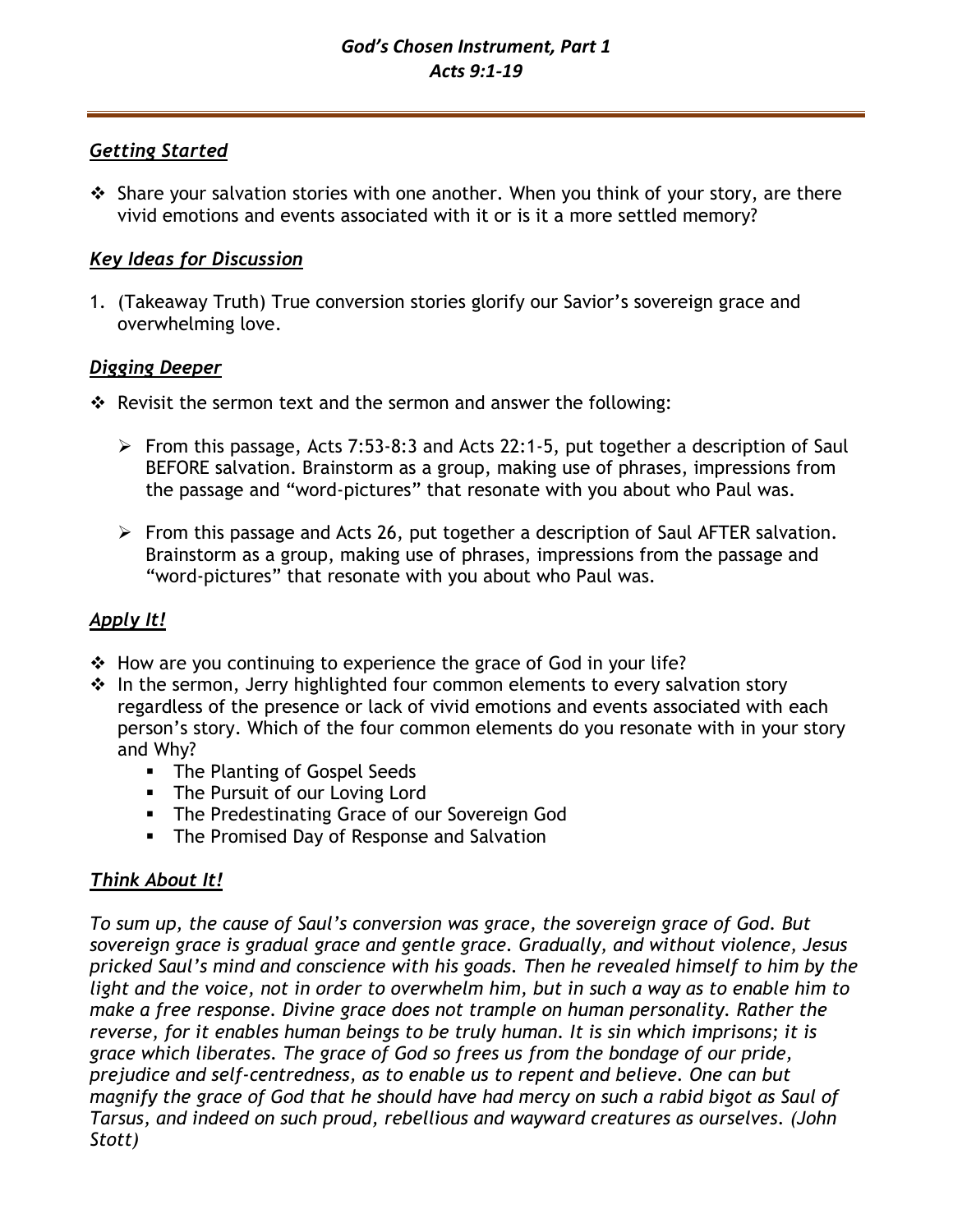## *God's Chosen Instrument, Part 1 Acts 9:1-19*

Note from Pastor Jerry: For this year's CG questions, group resources and Bible studies from John Stott (Acts Seeing the Spirit at Work), John MacArthur (MacArthur Bible Studies: Acts), Jack Hayford (Kingdom Power) and Max Lucado (Life Lessons from the Book of Acts) are used in addition to original material.